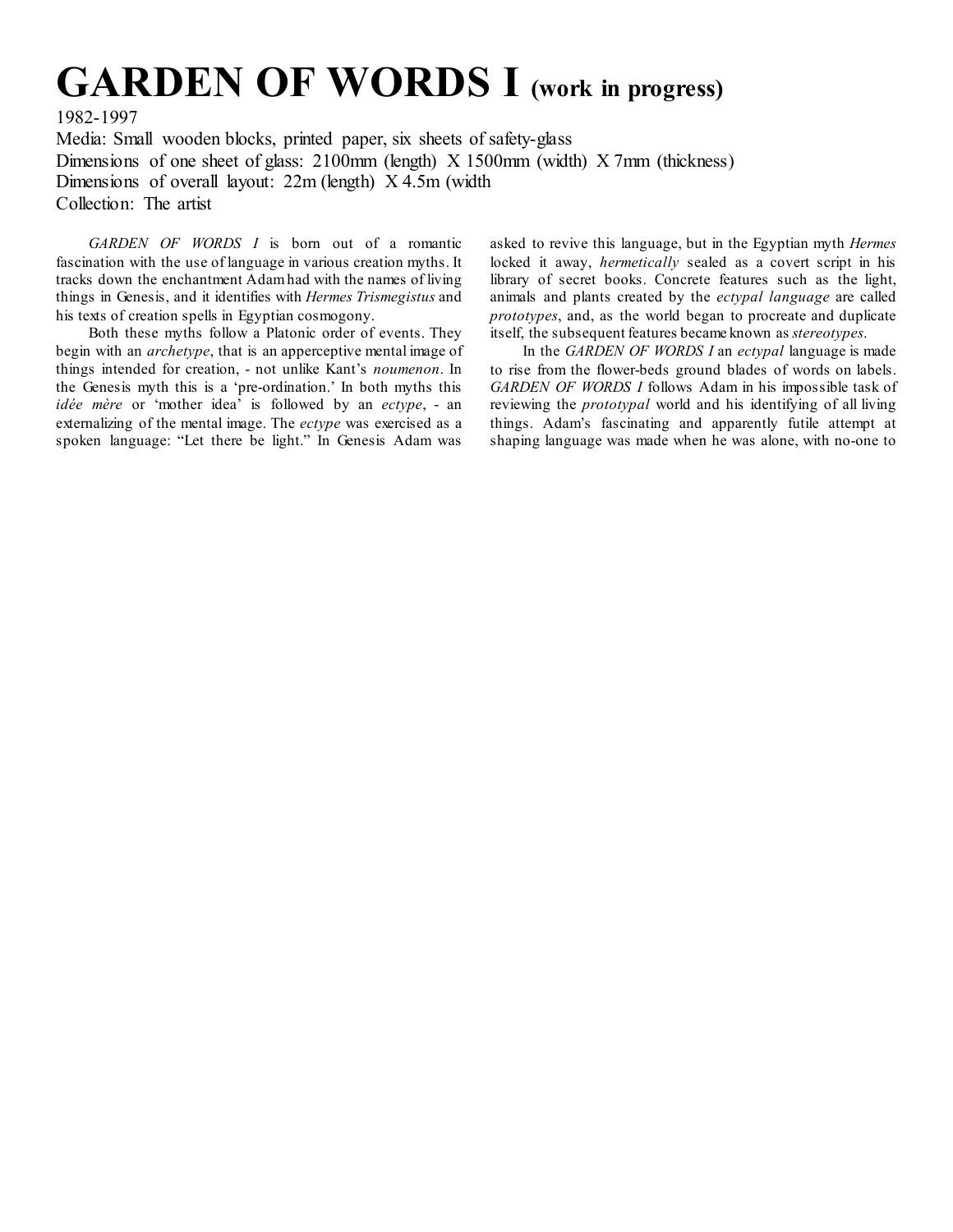talk to, - Eve had not yet been fabricated, and Lilith had absconded.

*GARDEN OF WORDS I*, in typical Adamic fashion, has concerned itself with almost 4,000 plants over a period of fifteen years in actual locations all over the world. The work is an ongoing seeding, or *semination* of their names, - the Latin for seed is *semen*. The seeding of words is committed to the earth under glass, a hot-house at the beginning of time.

## **WILLEM BOSHOFF**

Text for the first exhibition, Sandton Civic Gallery, Johannesburg, 1997

- Left: GARDEN OF WORDS I at the Sandton Municipal Art Gallery, Johannesburg, October 1997. In addition to the labels on the floor, the storage trays are neatly stacked in front of the work and on the walls are displayed the clipboards containing a record of all the locations visited and the plant names gathered there.
- Right, from top to bottom: GARDEN OF WORDS I being installed in the Reina Sofia Gallery, Madrid, Spain in 2000.
- Top: A section of labels being lifted from one of the storage trays.
- Upper-centre: The labels being laid out with the aid of three taped-down measuring sticks.
- Lower-centre: The labels are aligned alphabetically, all facing the same direction.
- Bottom: A sheet of laminated safety glass is laid down over all the labels.